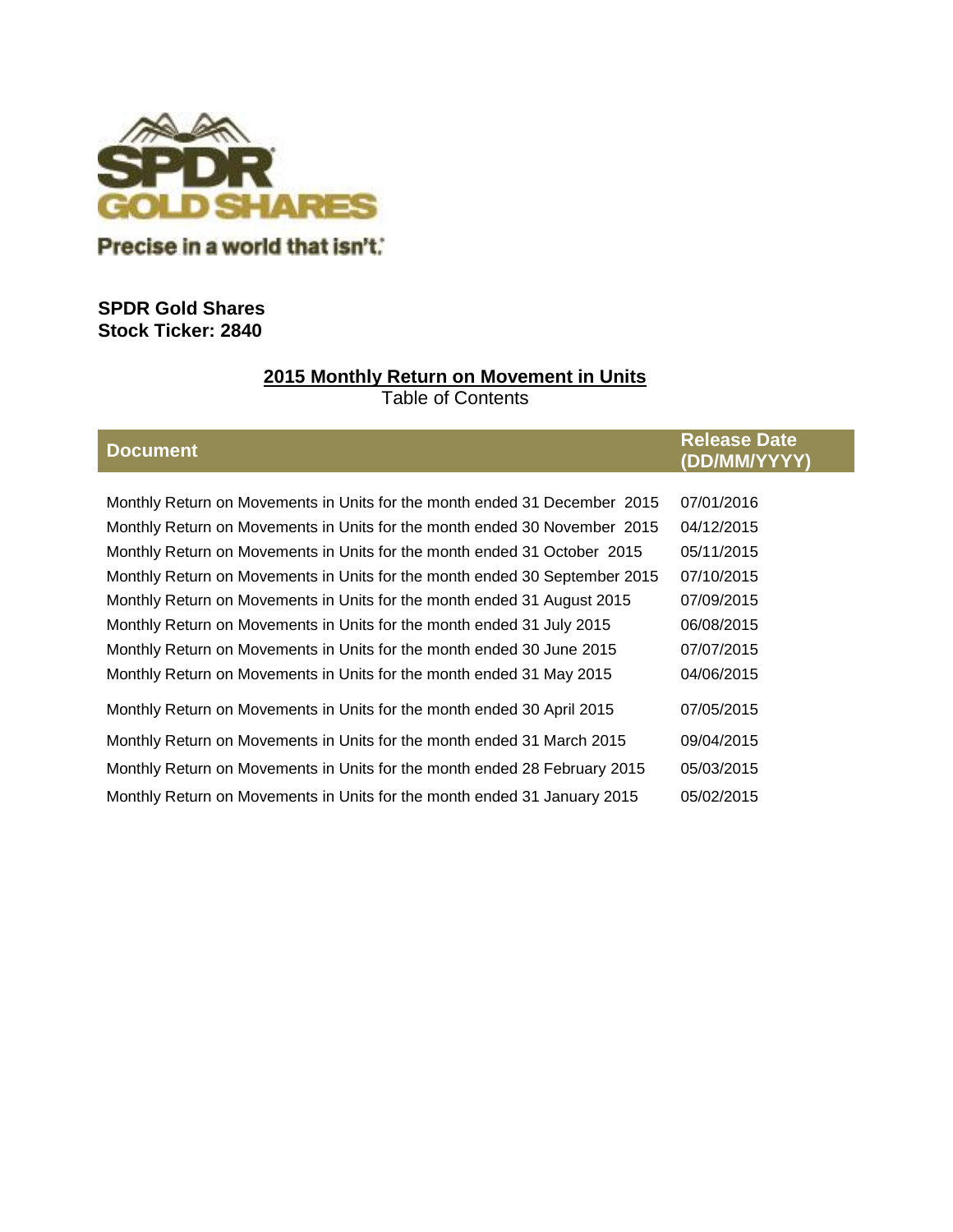

| For the month ended (dd/mm/yyyy) :<br>31/12/2015 |                 |                 |  |
|--------------------------------------------------|-----------------|-----------------|--|
| To: Hong Kong Exchanges and Clearing Limited     |                 |                 |  |
| Name of Scheme                                   | SPDR GOLD TRUST |                 |  |
| Date Submitted                                   | 7/1/2016        |                 |  |
| 2840<br><b>Stock Code:</b>                       |                 |                 |  |
|                                                  |                 | No. of Units    |  |
| Balance at close of preceding month:             |                 | 219,900,000.00  |  |
| <b>Increase</b>                                  |                 |                 |  |
| Further Issues:                                  |                 | 6,700,000.00    |  |
|                                                  | (dd/mm/yyyy)    |                 |  |
| Others (please specify                           | ):              | 0               |  |
| EGM approval date (if applicable):               | (dd/mm/yyyy)    |                 |  |
| (Decrease)                                       |                 |                 |  |
| Repurchase/cancellation:                         |                 | (10,800,000.00) |  |
| EGM approval date (if applicable):               | (dd/mm/yyyy)    |                 |  |
| Others (please specify                           | ):              | $\theta$        |  |
| EGM approval date (if applicable):               |                 |                 |  |

Balance at close of the month: 215,800,000.00

Remarks:

Submitted by : State Street Global Advisors Asia Limited

(dd/mm/yyyy)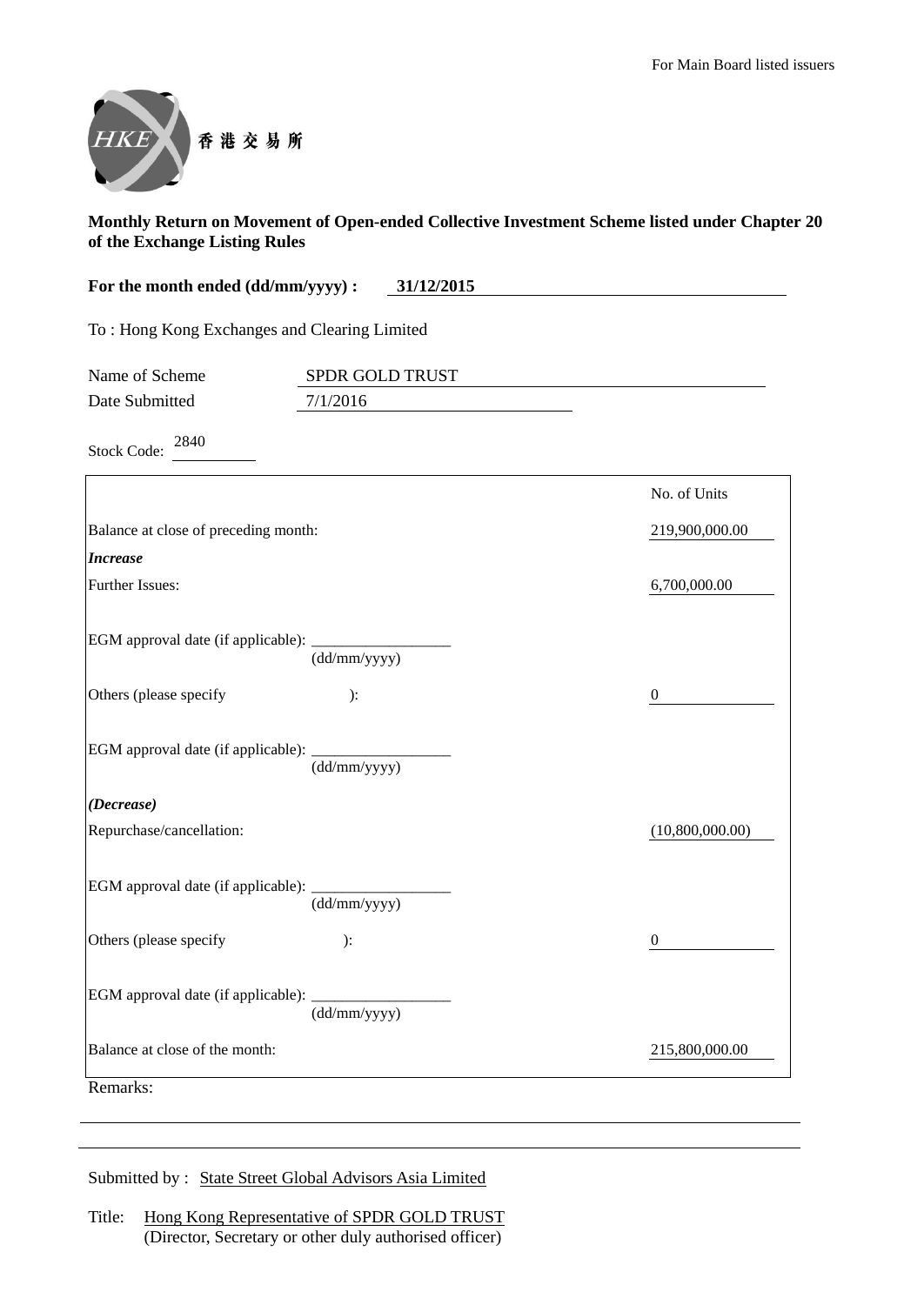

| For the month ended (dd/mm/yyyy) : | 30/11/2015 |
|------------------------------------|------------|
|                                    |            |
|                                    |            |

To : Hong Kong Exchanges and Clearing Limited

| Name of Scheme | <b>SPDR GOLD TRUST</b> |
|----------------|------------------------|
| Date Submitted | 4/12/2015              |

Stock Code: 2840

|                                                             |              | No. of Units     |
|-------------------------------------------------------------|--------------|------------------|
| Balance at close of preceding month:                        |              | 232,400,000.00   |
| <b>Increase</b>                                             |              |                  |
| <b>Further Issues:</b>                                      |              | $\mathbf{0}$     |
|                                                             |              |                  |
| EGM approval date (if applicable): $\frac{1}{(dd/mm/yyyy)}$ |              |                  |
| Others (please specify                                      | ):           | $\boldsymbol{0}$ |
|                                                             |              |                  |
|                                                             | (dd/mm/yyyy) |                  |
| (Decrease)                                                  |              |                  |
| Repurchase/cancellation:                                    |              | (12,500,000.00)  |
|                                                             |              |                  |
|                                                             | (dd/mm/yyyy) |                  |
| Others (please specify                                      | $\cdot$      | $\overline{0}$   |
|                                                             | (dd/mm/vyyy) |                  |
| Balance at close of the month:                              |              | 219,900,000.00   |
| Remarks:                                                    |              |                  |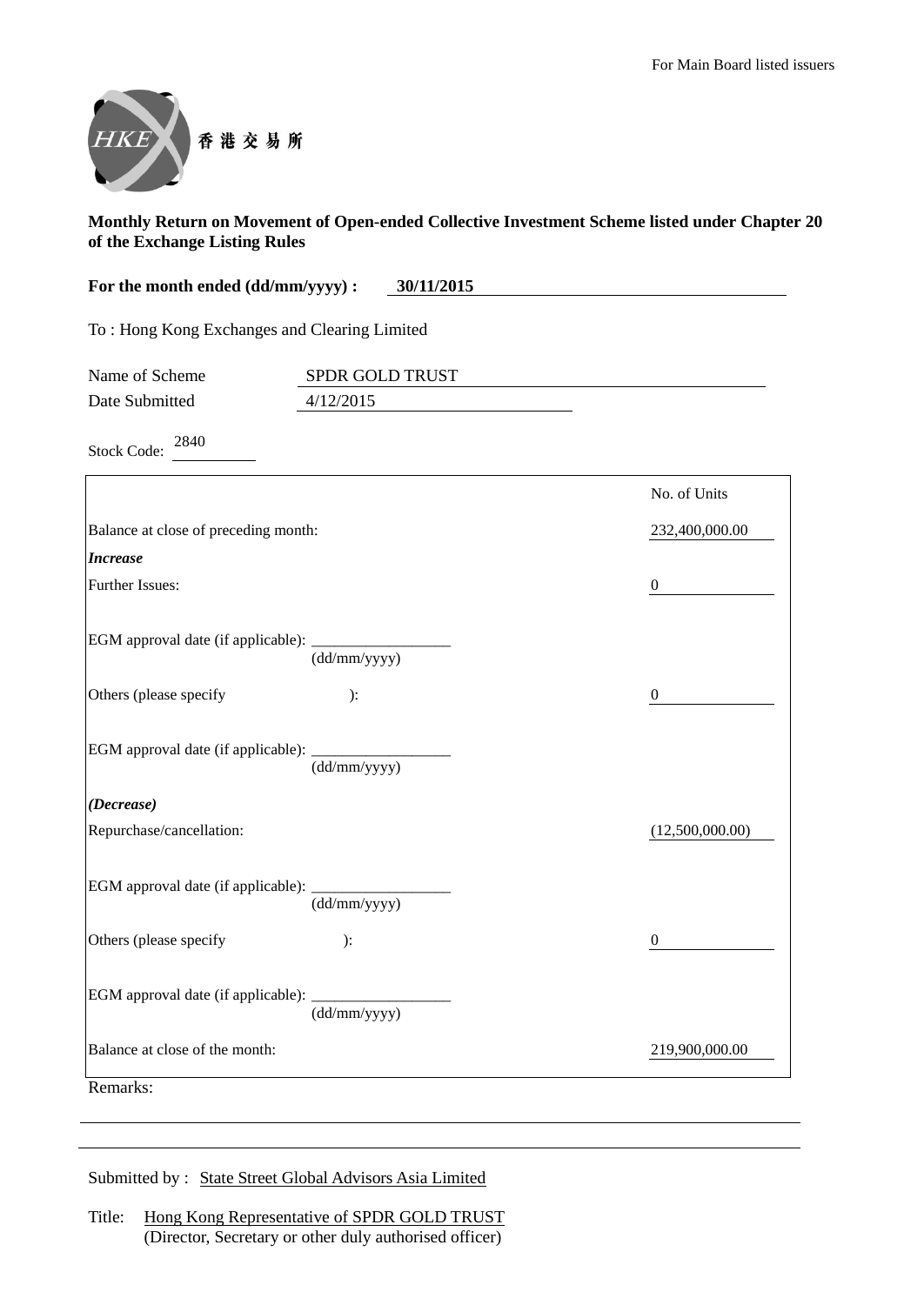

| For the month ended (dd/mm/yyyy) :<br>31/10/2015 |                 |                |
|--------------------------------------------------|-----------------|----------------|
| To: Hong Kong Exchanges and Clearing Limited     |                 |                |
| Name of Scheme                                   | SPDR GOLD TRUST |                |
| Date Submitted<br>2840                           | 5/11/2015       |                |
| <b>Stock Code:</b>                               |                 |                |
|                                                  |                 | No. of Units   |
| Balance at close of preceding month:             |                 | 230,700,000.00 |
| <b>Increase</b>                                  |                 |                |
| Further Issues:                                  |                 | 7,400,000.00   |
|                                                  | (dd/mm/yyyy)    |                |
| Others (please specify                           | ):              | 0              |
|                                                  | (dd/mm/yyyy)    |                |
| (Decrease)                                       |                 | (F.700.000.00) |

| Repurchase/cancellation:                  |              | (5,700,000.00) |
|-------------------------------------------|--------------|----------------|
| <b>EGM</b> approval date (if applicable): | (dd/mm/yyyy) |                |
| Others (please specify)                   | ):           | 0              |
| EGM approval date (if applicable): ___    | (dd/mm/yyyy) |                |
| Balance at close of the month:            |              | 232,400,000.00 |
| Remarks:                                  |              |                |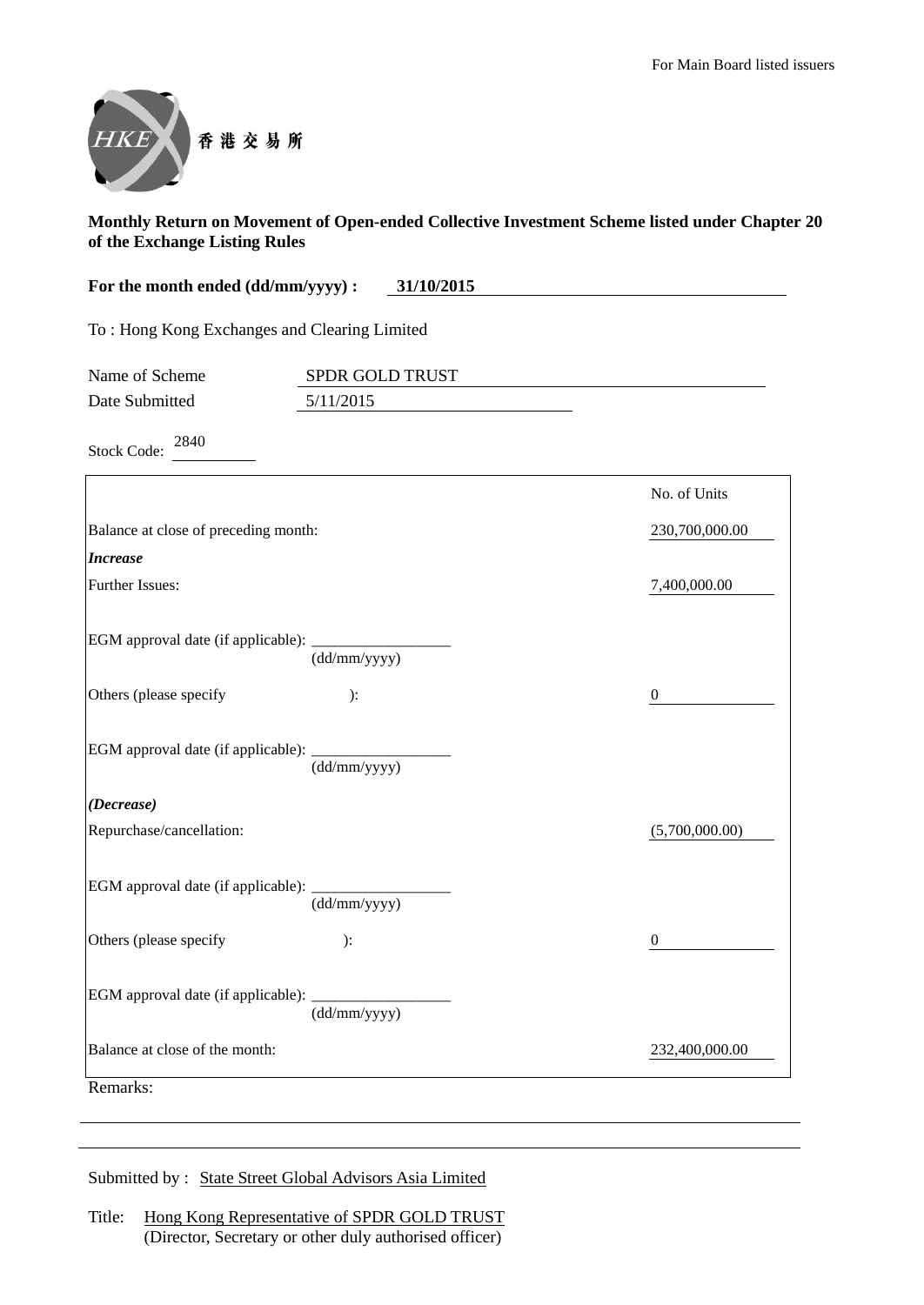

| For the month ended (dd/mm/yyyy) :   | 30/9/2015                                    |                |
|--------------------------------------|----------------------------------------------|----------------|
|                                      | To: Hong Kong Exchanges and Clearing Limited |                |
| Name of Scheme                       | <b>SPDR GOLD TRUST</b>                       |                |
| Date Submitted                       | 7/10/2015                                    |                |
| 2840<br><b>Stock Code:</b>           |                                              |                |
|                                      |                                              | No. of Units   |
| Balance at close of preceding month: |                                              | 229,000,000.00 |
| $\mathbf{I}$ nanaga                  |                                              |                |

| <b>Increase</b>                                             |              |                |
|-------------------------------------------------------------|--------------|----------------|
| Further Issues:                                             |              | 5,100,000.00   |
| EGM approval date (if applicable): $\frac{1}{(dd/mm/yyyy)}$ |              |                |
| Others (please specify                                      | ):           | $\Omega$       |
| EGM approval date (if applicable): ___________              | (dd/mm/yyyy) |                |
| (Decrease)                                                  |              |                |
| Repurchase/cancellation:                                    |              | (3,400,000.00) |
| EGM approval date (if applicable): _________                | (dd/mm/yyyy) |                |
| Others (please specify                                      | ):           | $\theta$       |
| EGM approval date (if applicable):                          | (dd/mm/yyyy) |                |
| Balance at close of the month:                              |              | 230,700,000.00 |
| Remarks:                                                    |              |                |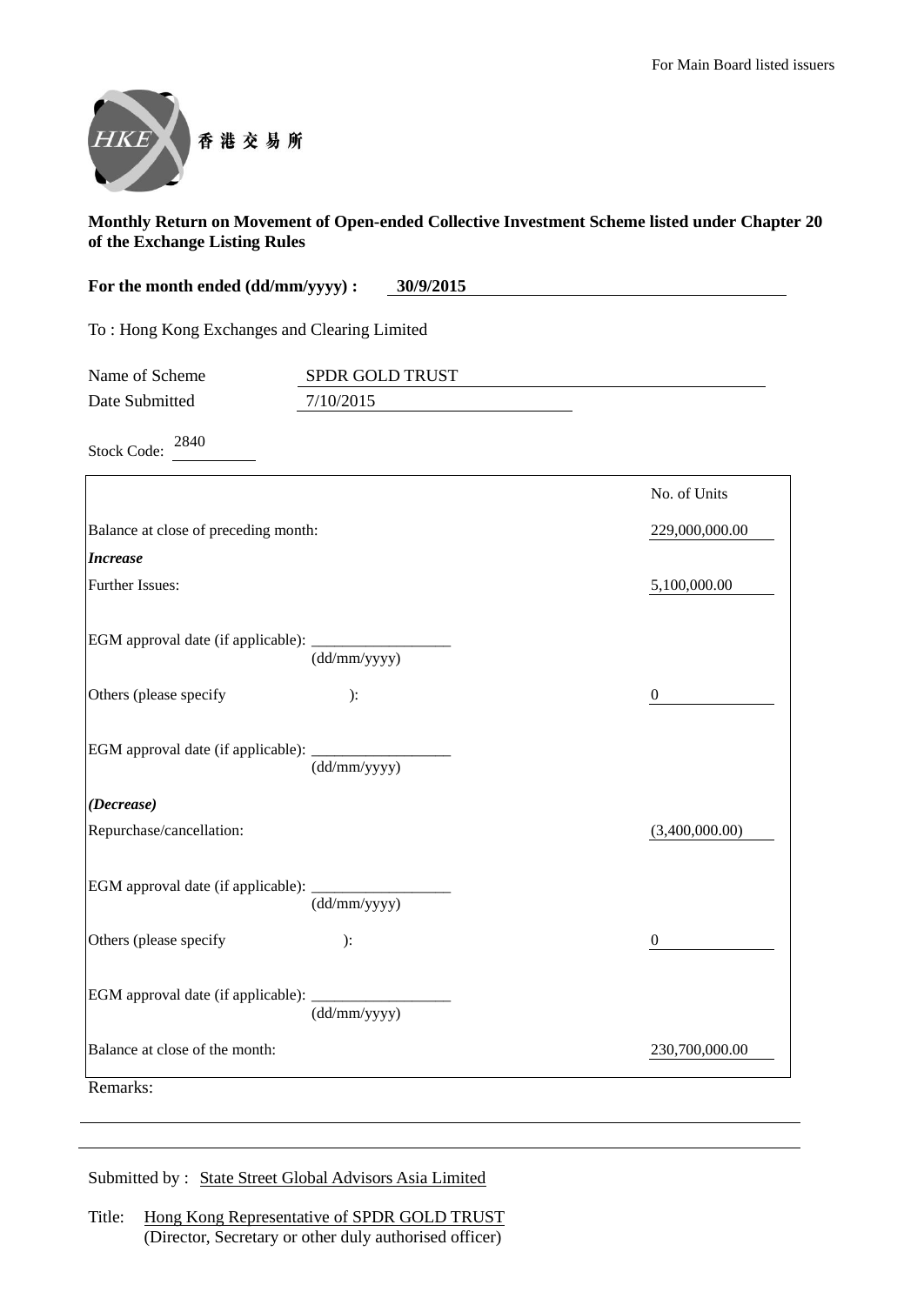

| For the month ended (dd/mm/yyyy) :<br>31/8/2015 |                 |                |
|-------------------------------------------------|-----------------|----------------|
| To: Hong Kong Exchanges and Clearing Limited    |                 |                |
| Name of Scheme                                  | SPDR GOLD TRUST |                |
| Date Submitted                                  | 7/9/2015        |                |
| 2840<br><b>Stock Code:</b>                      |                 |                |
|                                                 |                 | No. of Units   |
| Balance at close of preceding month:            |                 | 225,600,000.00 |
| <b>Increase</b>                                 |                 |                |
| <b>Further Issues:</b>                          |                 | 5,000,000.00   |
|                                                 | (dd/mm/yyyy)    |                |
| Others (please specify                          | ):              | $\theta$       |
| EGM approval date (if applicable):              | (dd/mm/yyyy)    |                |
| (Decrease)                                      |                 |                |
| Repurchase/cancellation:                        |                 | (1,600,000.00) |
| EGM approval date (if applicable): _________    | (dd/mm/yyyy)    |                |
| Others (please specify                          | ):              | $\theta$       |
|                                                 |                 |                |

EGM approval date (if applicable): \_\_\_\_\_\_\_\_\_\_\_\_\_\_\_\_\_\_ (dd/mm/yyyy) Balance at close of the month: 229,000,000.00 229,000,000.00 Remarks: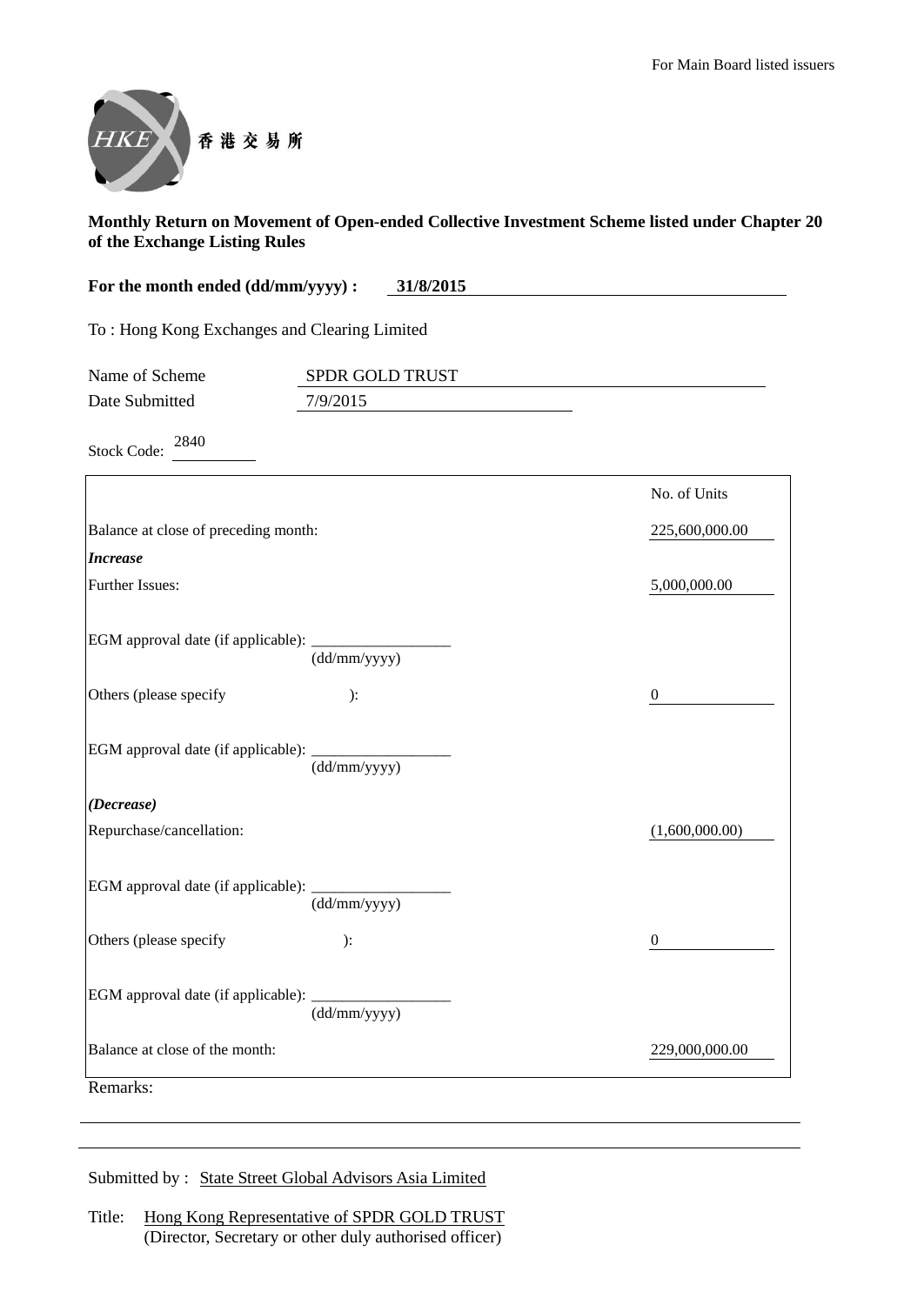

| For the month ended (dd/mm/yyyy) :            | 31/7/2015       |                  |
|-----------------------------------------------|-----------------|------------------|
| To: Hong Kong Exchanges and Clearing Limited  |                 |                  |
| Name of Scheme                                | SPDR GOLD TRUST |                  |
| Date Submitted                                | 6/8/2015        |                  |
| 2840<br><b>Stock Code:</b>                    |                 |                  |
|                                               |                 | No. of Units     |
| Balance at close of preceding month:          |                 | 238,500,000.00   |
| <b>Increase</b>                               |                 |                  |
| Further Issues:                               |                 | 500,000.00       |
| EGM approval date (if applicable):            | (dd/mm/yyyy)    |                  |
| Others (please specify                        | ):              | $\theta$         |
| EGM approval date (if applicable):            | (dd/mm/yyyy)    |                  |
| (Decrease)                                    |                 |                  |
| Repurchase/cancellation:                      |                 | (13,400,000.00)  |
| EGM approval date (if applicable): __________ | (dd/mm/yyyy)    |                  |
| Others (please specify                        | ):              | $\boldsymbol{0}$ |
| EGM approval date (if applicable):            | (dd/mm/yyyy)    |                  |
| Balance at close of the month:                |                 | 225,600,000.00   |

Remarks: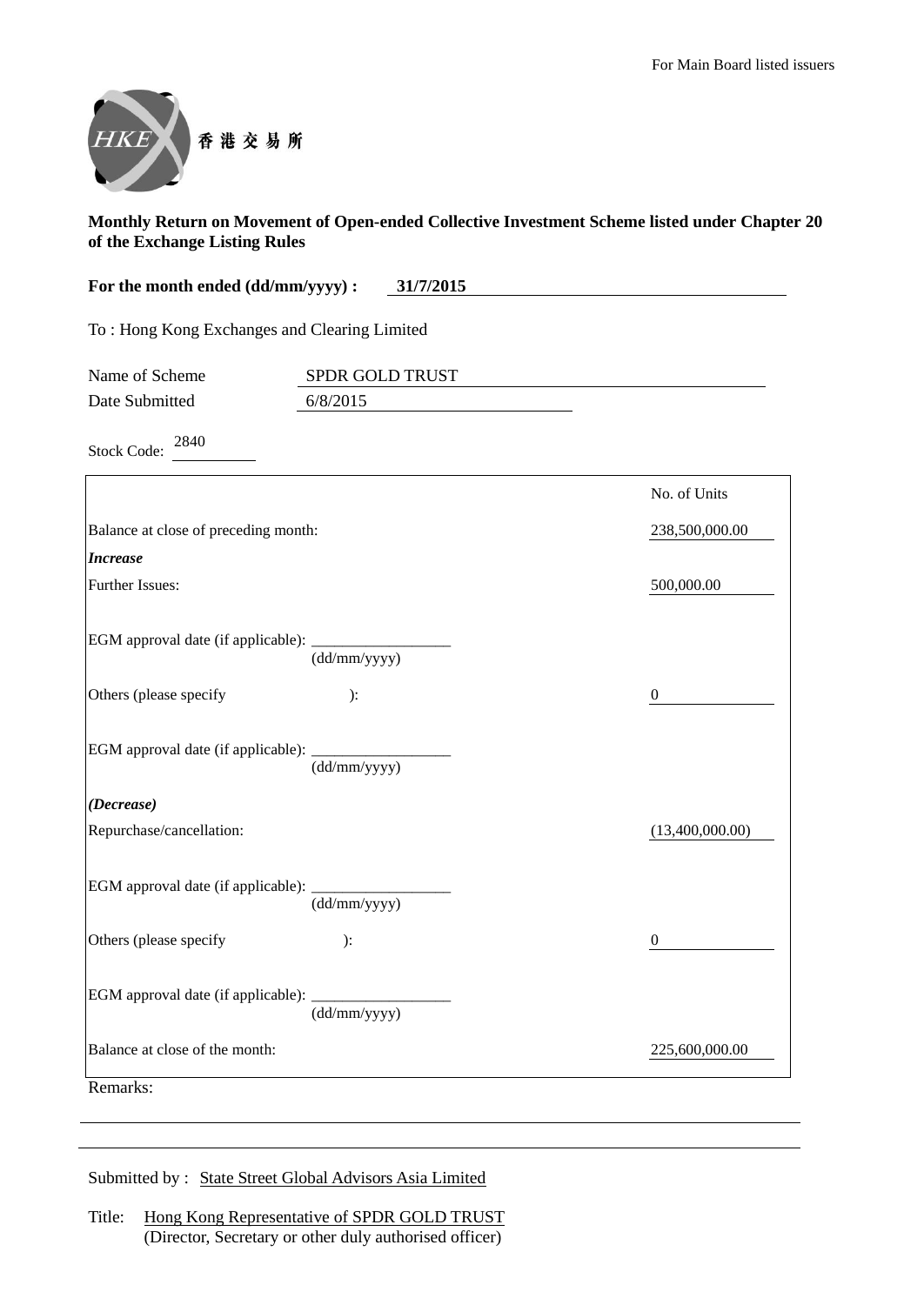

| 30/6/2015<br>For the month ended (dd/mm/yyyy) : |                                              |                |
|-------------------------------------------------|----------------------------------------------|----------------|
|                                                 | To: Hong Kong Exchanges and Clearing Limited |                |
| Name of Scheme                                  | SPDR GOLD TRUST                              |                |
| Date Submitted                                  | 7/7/2015                                     |                |
| 2840<br><b>Stock Code:</b>                      |                                              |                |
|                                                 |                                              | No. of Units   |
| Balance at close of preceding month:            |                                              | 239,900,000.00 |
| <i><b>Increase</b></i>                          |                                              |                |
| <b>Further Issues:</b>                          |                                              | 4,000,000.00   |
| EGM approval date (if applicable):              |                                              |                |

| EGM approval date (if applicable): $\frac{1}{(dd/mm/yyyy)}$ |              |                |
|-------------------------------------------------------------|--------------|----------------|
| Others (please specify                                      | ):           | $\Omega$       |
| EGM approval date (if applicable): (dd/mm/yyyy)             |              |                |
|                                                             |              |                |
| (Decrease)                                                  |              |                |
| Repurchase/cancellation:                                    |              | (5,400,000.00) |
|                                                             |              |                |
|                                                             | (dd/mm/yyyy) |                |
| Others (please specify                                      | $\cdot$      | $\theta$       |
| EGM approval date (if applicable): ___________              |              |                |
|                                                             | (dd/mm/yyyy) |                |
| Balance at close of the month:                              |              | 238,500,000.00 |
| Remarks:                                                    |              |                |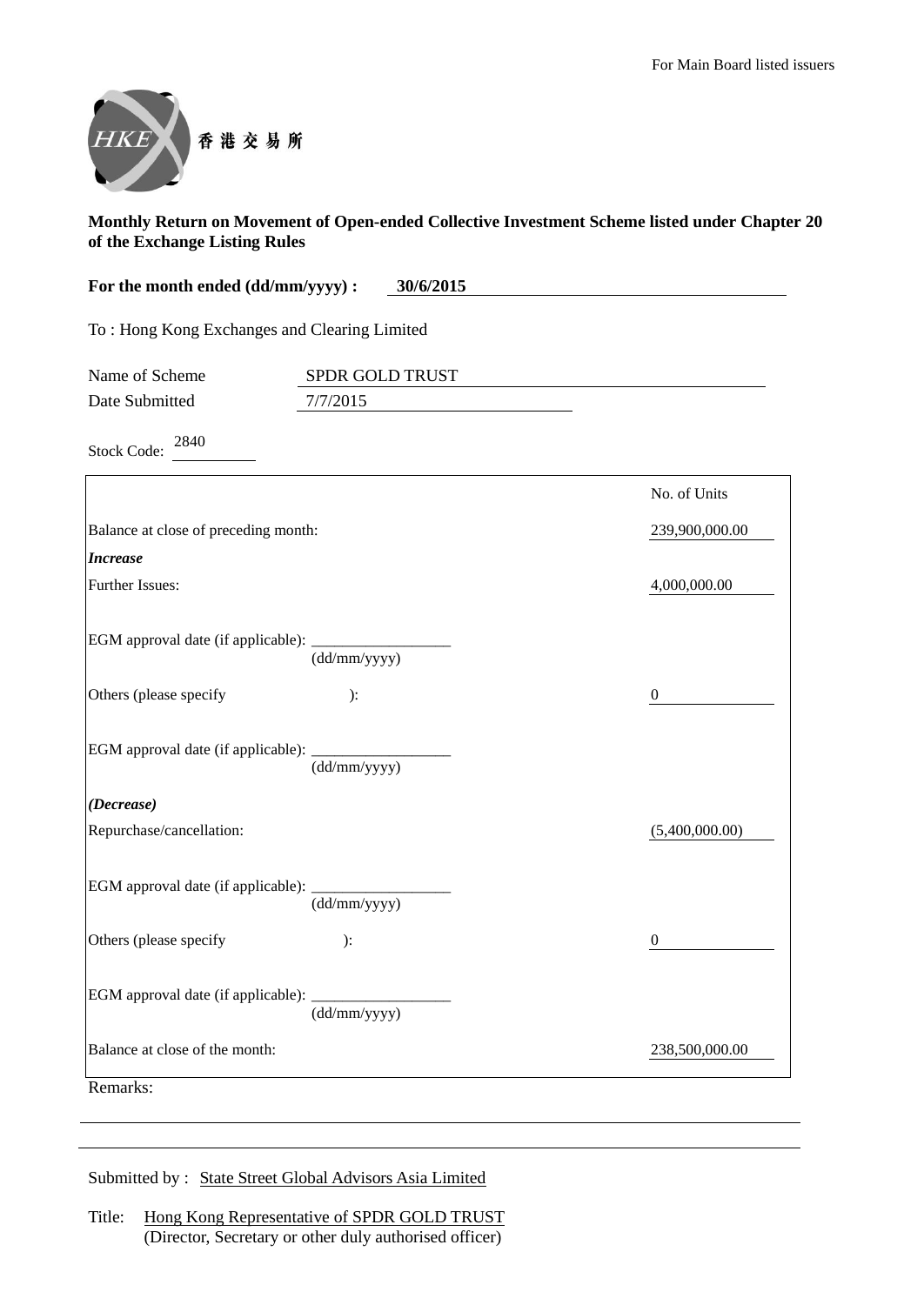

| For the month ended (dd/mm/yyyy) :<br>31/5/2015 |                 |                |
|-------------------------------------------------|-----------------|----------------|
| To: Hong Kong Exchanges and Clearing Limited    |                 |                |
| Name of Scheme                                  | SPDR GOLD TRUST |                |
| Date Submitted                                  | 4/6/2015        |                |
| 2840<br><b>Stock Code:</b>                      |                 |                |
|                                                 |                 | No. of Units   |
| Balance at close of preceding month:            |                 | 247,700,000.00 |
| <b>Increase</b>                                 |                 |                |
| Further Issues:                                 |                 | 1,000,000.00   |
| EGM approval date (if applicable):              | (dd/mm/yyyy)    |                |
| Others (please specify                          | $\mathcal{E}$ : | $\theta$       |
| EGM approval date (if applicable): _________    | (dd/mm/yyyy)    |                |
| (Decrease)                                      |                 |                |
| Repurchase/cancellation:                        |                 | (8,800,000.00) |
| EGM approval date (if applicable): ________     | (dd/mm/yyyy)    |                |
| Others (please specify                          | $\mathcal{E}$   | $\theta$       |
| EGM approval date (if applicable):              | (dd/mm/yyyy)    |                |
| Balance at close of the month:                  |                 | 239,900,000.00 |

Remarks: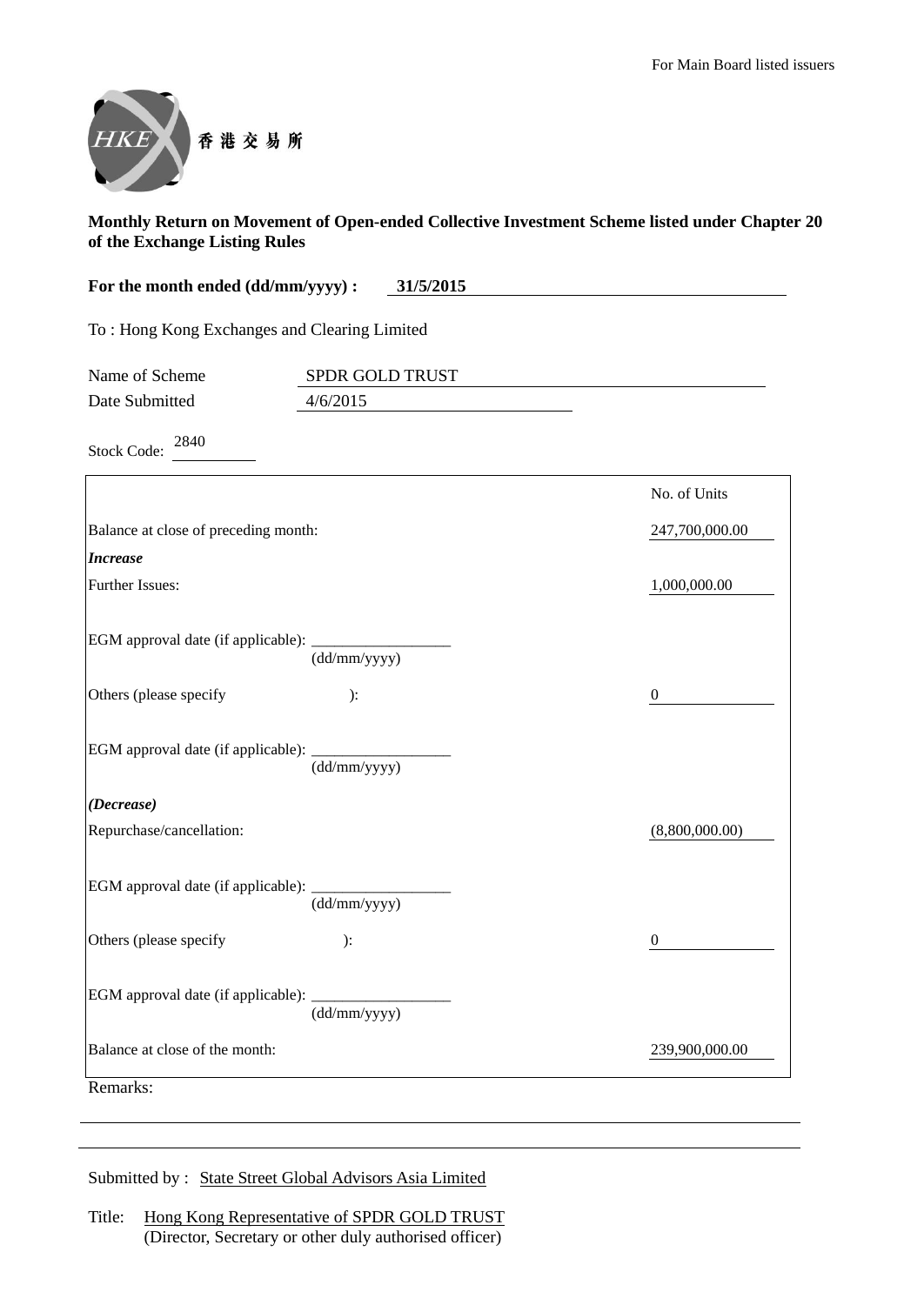

| For the month ended (dd/mm/yyyy) :<br>30/4/2015 |                                  |                |
|-------------------------------------------------|----------------------------------|----------------|
| To: Hong Kong Exchanges and Clearing Limited    |                                  |                |
| Name of Scheme                                  | SPDR GOLD TRUST                  |                |
| Date Submitted                                  | 7/5/2015                         |                |
| 2840<br><b>Stock Code:</b>                      |                                  |                |
|                                                 |                                  | No. of Units   |
| Balance at close of preceding month:            |                                  | 246,900,000.00 |
| <b>Increase</b>                                 |                                  |                |
| Further Issues:                                 |                                  | 3,800,000.00   |
| EGM approval date (if applicable):              | $\overline{\text{(dd/mm/yyyy)}}$ |                |
| Others (please specify                          | $\mathbf{).}$                    |                |
| EGM approval date (if applicable):              | $\overline{\text{(dd/mm/yyyy)}}$ |                |
| (Decrease)                                      |                                  |                |
| Repurchase/cancellation:                        |                                  | (3,000,000.00) |
| EGM approval date (if applicable):              | $\overline{\text{(dd/mm/yyyy)}}$ |                |
| Others (please specify                          | $\mathbf{E}$                     |                |
| EGM approval date (if applicable):              | (dd/mm/yyyy)                     |                |
| Balance at close of the month:                  |                                  | 247,700,000.00 |
| Remarks:                                        |                                  |                |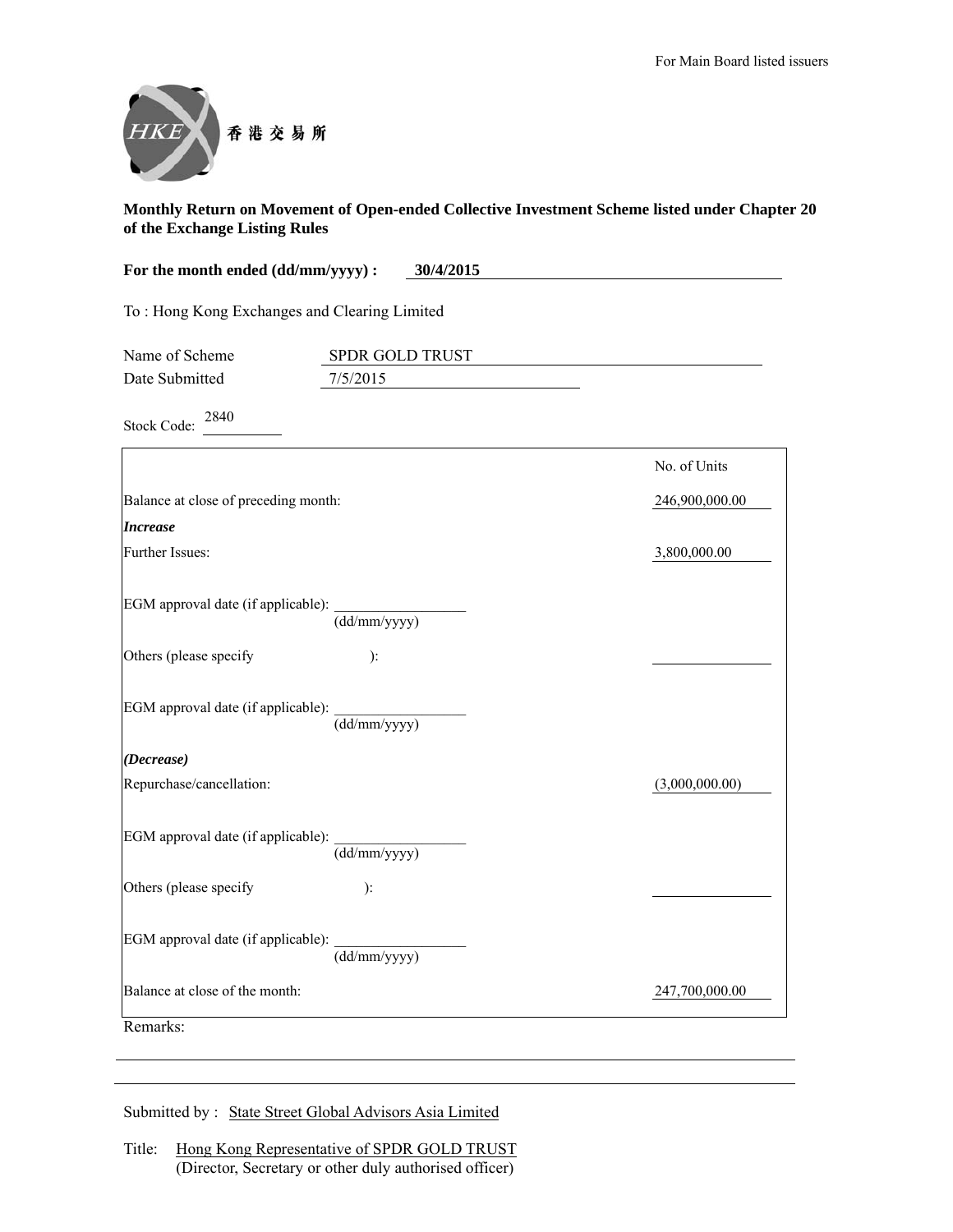

| For the month ended (dd/mm/yyyy) :<br>31/3/2015 |                 |                 |
|-------------------------------------------------|-----------------|-----------------|
| To: Hong Kong Exchanges and Clearing Limited    |                 |                 |
| Name of Scheme                                  | SPDR GOLD TRUST |                 |
| Date Submitted                                  | 9/4/2015        |                 |
| 2840<br><b>Stock Code:</b>                      |                 |                 |
|                                                 |                 | No. of Units    |
| Balance at close of preceding month:            |                 | 258,200,000.00  |
| <b>Increase</b>                                 |                 |                 |
| Further Issues:                                 |                 | 600,000.00      |
| EGM approval date (if applicable):              | (dd/mm/yyyy)    |                 |
| Others (please specify                          | ):              |                 |
| EGM approval date (if applicable):              | (dd/mm/yyyy)    |                 |
| (Decrease)                                      |                 |                 |
| Repurchase/cancellation:                        |                 | (11,900,000.00) |
| EGM approval date (if applicable):              | (dd/mm/yyyy)    |                 |
| Others (please specify                          | ):              |                 |
| EGM approval date (if applicable):              | (dd/mm/yyyy)    |                 |
| Balance at close of the month:                  |                 | 246,900,000.00  |
| Remarks:                                        |                 |                 |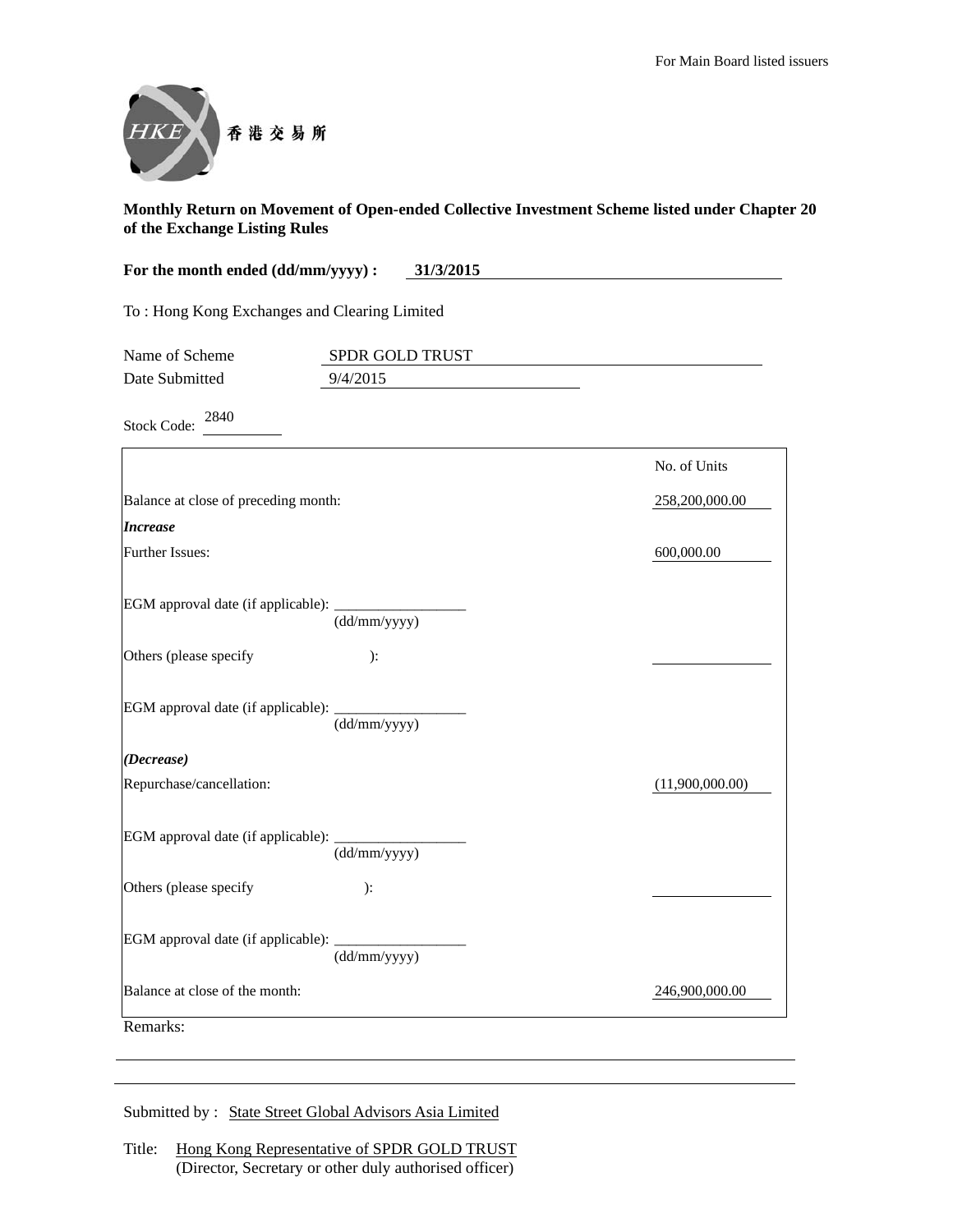

| For the month ended (dd/mm/yyyy) :<br>28/2/2015 |                 |                |
|-------------------------------------------------|-----------------|----------------|
| To: Hong Kong Exchanges and Clearing Limited    |                 |                |
| Name of Scheme                                  | SPDR GOLD TRUST |                |
| Date Submitted                                  | 5/3/2015        |                |
| 2840<br><b>Stock Code:</b>                      |                 |                |
|                                                 |                 | No. of Units   |
| Balance at close of preceding month:            |                 | 253,800,000.00 |
| <b>Increase</b>                                 |                 |                |
| Further Issues:                                 |                 | 7,400,000.00   |
| EGM approval date (if applicable):              | (dd/mm/yyyy)    |                |
| Others (please specify                          | ):              |                |
| EGM approval date (if applicable):              | (dd/mm/yyyy)    |                |
| (Decrease)                                      |                 |                |
| Repurchase/cancellation:                        |                 | (3,000,000.00) |
| EGM approval date (if applicable):              | (dd/mm/yyyy)    |                |
| Others (please specify                          | ):              |                |
| EGM approval date (if applicable):              | (dd/mm/yyyy)    |                |
| Balance at close of the month:                  |                 | 258,200,000.00 |
| Remarks:                                        |                 |                |